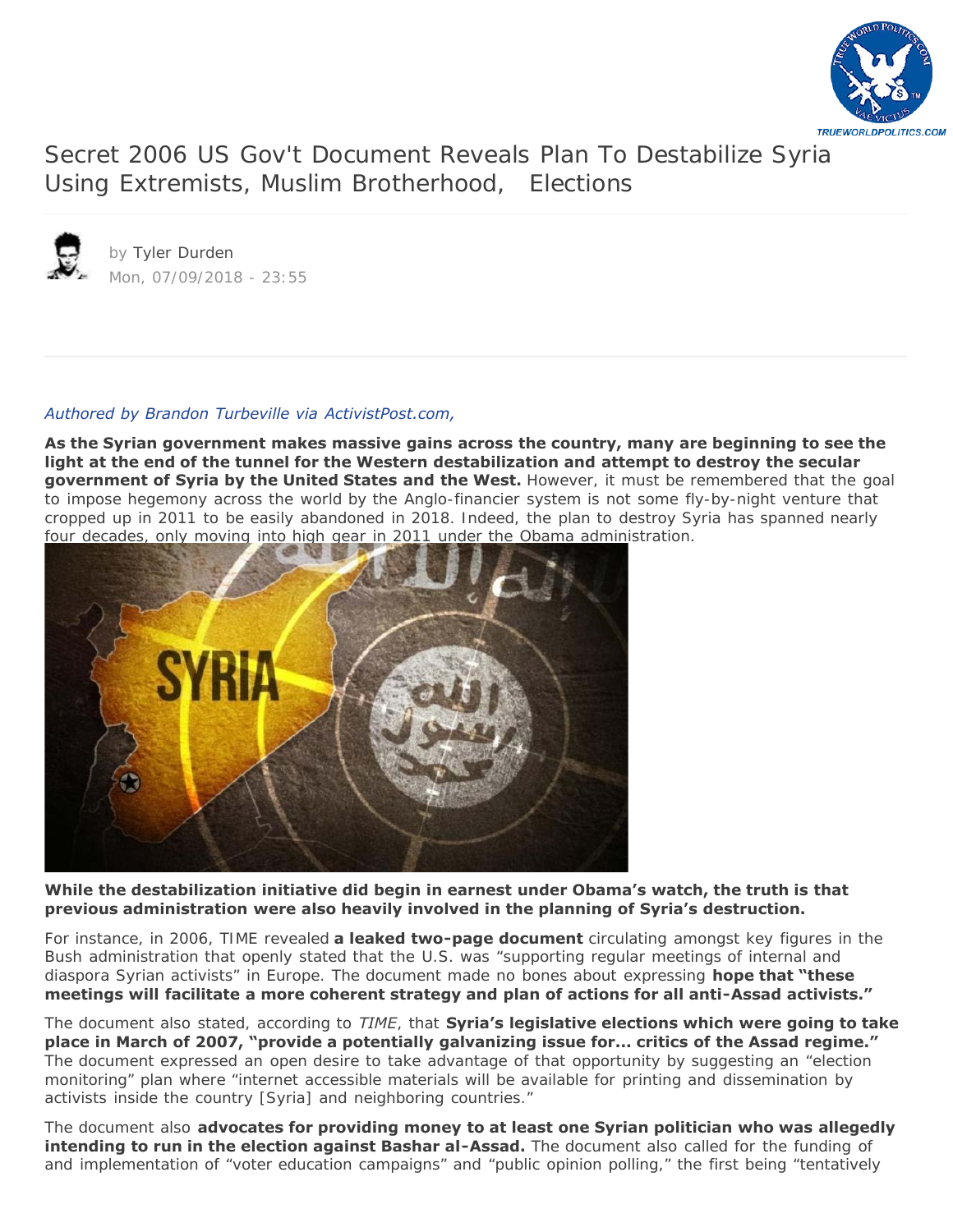scheduled in early 2007."

As TIME reported in December 2006 in the article **"[Syria In Bush's Cross Hairs,"](http://content.time.com/time/world/article/0,8599,1571751,00.html)**

*American officials say the U.S. government has had extensive contacts with a range of anti-Assad groups in Washington, Europe and inside Syria. To give momentum to that opposition, the U.S. is giving serious consideration to the election-monitoring scheme proposed in the document, according to several officials. The proposal has not yet been approved, in part because of questions over whether the Syrian elections will be delayed or even cancelled. But one U.S. official familiar with the proposal said: "You are forced to wonder whether we are now trying to destabilize the Syrian government."*

*Some critics in Congress and the Administration say that such a plan, meant to secretly influence a foreign government, should be legally deemed a "covert action," which by law would then require that the White House inform the intelligence committees on Capitol Hill. Some in Congress would undoubtedly raise objections to this secret use of publicly appropriated funds to promote democracy.*

The fact that "critics in Congress and the administration" believed that **the plan should be labeled a "covert action" means clearly that the plan was kept from members of Congress legally obligated to be informed of the plan.** That doesn't mean that certain members of Congress or all members of the "intelligence committees" were not aware of the plan but that these individuals were simply never officially informed of the plan's existence.

Nevertheless, TIME reports that the document advanced a proposal to fund the destabilization efforts through the National Salvation Front and, of course, the Muslim Brotherhood. TIME reported,

*The proposal says part of the effort would be run through a foundation operated by Amar Abdulhamid, a Washington-based member of a Syrian umbrella opposition group known as the National Salvation Front (NSF). The Front includes the Muslim Brotherhood, an Islamist organization that for decades supported the violent overthrow of the Syrian government, but now says it seeks peaceful, democratic reform. (In Syria, however, membership in the Brotherhood is still punishable by death.) Another member of the NSF is Abdul Halim Khaddam, a former high-ranking Syrian official and Assad family loyalist who recently went into exile after a political clash with the regime. Representatives of the National Salvation Front, including Abdulhamid, were accorded at least two meetings earlier this year at the White House, which described the sessions as exploratory. Since then, the National Salvation Front has said it intends to open an office in Washington in the near future.*

*"Democracy promotion" has been a focus of both Democratic and Republican administrations, but the Bush White House has been a particular booster since 9/11. Iran contra figure Elliott Abrams was put in charge of the effort at the National Security Council. Until recently, Elizabeth Cheney, daughter of the Vice President, oversaw such work at the State Department. In the past, the U.S. has used support for "democracy building" to topple unfriendly dictators, including Serbia's Slobodan Milosevic and Ukraine's [Leonid] Kuchma.*

The **plan to make "election monitoring" work to America's benefit, the document states clearly that the plan to do so would have to be kept secret.** It says, according to TIME, that "Any information regarding funding for domestic [Syrian] politicians for elections monitoring would have to be protected from public dissemination."

#### *TIME* adds,

*But American experts on "democracy promotion" consulted by TIME say it would be unwise to give financial support to a specific candidate in the election, because of the perceived conflict of interest. More ominously, an official familiar with the document explained that secrecy is necessary in part because Syria's government might retaliate against anyone inside the country who was seen as supporting the U.S.-backed election effort. The official added that because the Syrian government fields a broad network of internal spies, it would almost certainly find out about the U.S. effort, if it hasn't already. That could lead to the imprisonment of still more opposition figures.*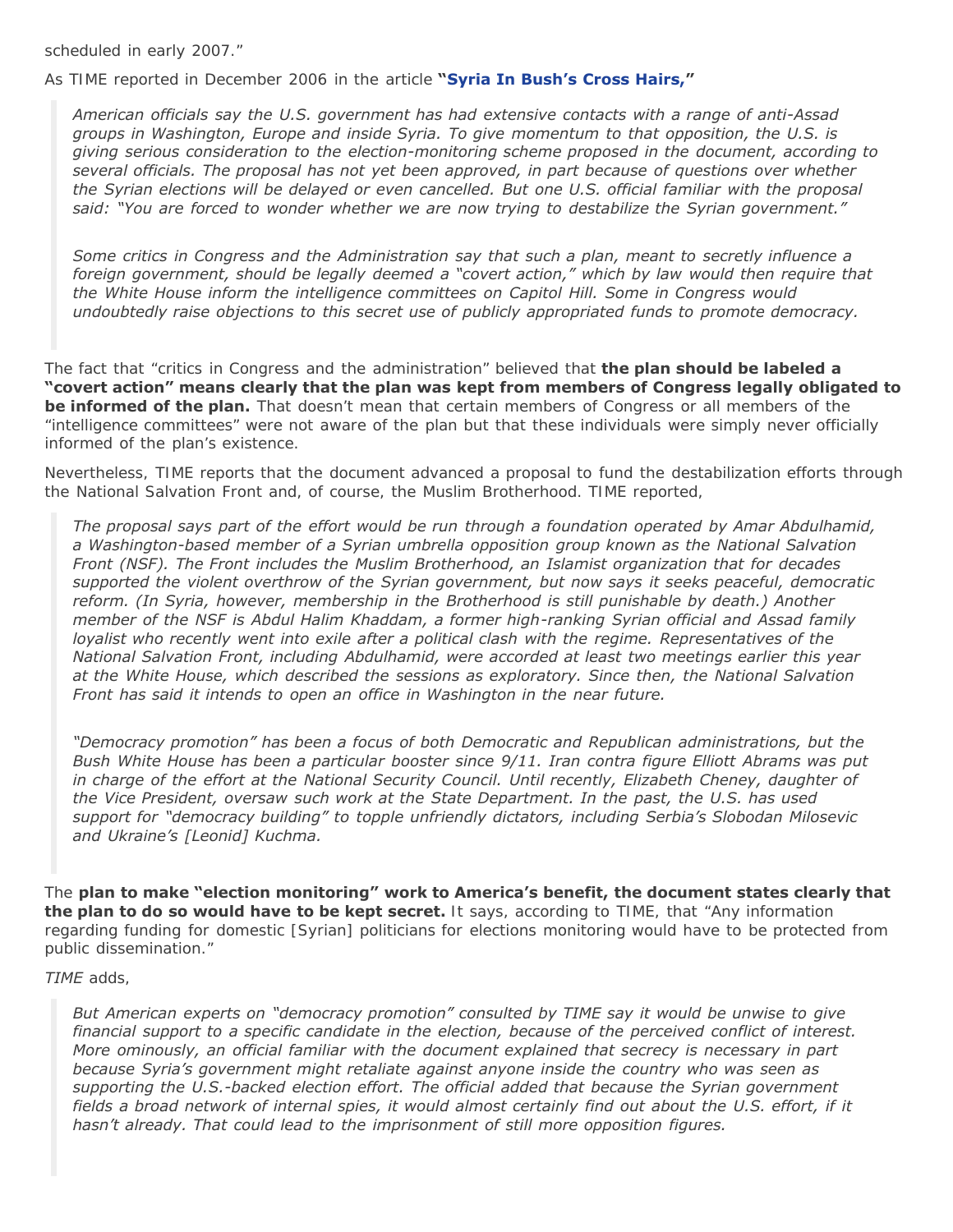*Any American-orchestrated attempt to conduct such an election-monitoring effort could make a dialogue between Washington and Damascus — as proposed by the Iraq Study Group and several U.S. allies — difficult or impossible. The entire proposal could also be a waste of effort; Edward P. Djerejian, a former U.S. ambassador to Syria who worked on the Iraq Study Group report, says that Syria's opposition is so fractured and weak that there is little to be gained by such a venture. "To fund opposition parties on the margins is a distraction at best," he told TIME. "It will only impede the better option of engaging Syria on much more important, fundamental issues like Iraq, peace with Israel, and the dangerous situation in Lebanon."*

*Others detect another goal for the proposed policy. "Ever since the U.S. invasion of Iraq, which Syria opposed, the Bush Administration has been looking for ways to squeeze the government in Damascus," notes Joshua Landis, a Syria expert who is co-director of the Center for Peace Studies at the University of Oklahoma. "Syria has appeared to be next on the Administration's agenda to reform the greater Middle East." Landis adds: "This is apparently an effort to gin up the Syrian opposition under the rubric of 'democracy promotion' and 'election monitoring,' but it's really just an attempt to pressure the Syrian government" into doing what the U.S. wants. That would include blocking Syria's border with Iraq so insurgents do not cross into Iraq to kill U.S. troops; ending funding of Hizballah and interference in Lebanese politics; and cooperating with the U.N. in the investigation of the assassination of Lebanese prime minister Rafik Hariri. Senior Syrian government officials are considered prime suspects in Hariri case.*

#### According to the document, **money for the "election-monitoring" proposal would be channeled through the Middle East Partnership Initiative (MEPI),** a State Department program. *TIME* wrote,

*According to MEPI's website, the program passes out funds ranging between \$100,000 and \$1 million to promote education and women's empowerment, as well as economic and political reform, part of a total allocation of \$5 million for Syria that Congress supported earlier this year.*

*MEPI helps funnel millions of dollars every year to groups around the Middle East intent on promoting reforms. In the vast majority of cases, beneficiaries are publicly identified, as financial support is distributed through channels including the National Democratic Institute, a non-profit affiliated with the Democratic Party, and the International Republican Institute (IRI), which is linked to the G.O.P. In the Syrian case, the election-monitoring proposal identifies IRI as a "partner" — although the IRI website, replete with information about its democracy promotion elsewhere in the world, does not mention Syria. A spokesperson for IRI had no comment on what the organization might have planned or under way in Syria, describing the subject as "sensitive."*

*U.S. foreign policy experts familiar with the proposal say it was developed by a "democracy and public diplomacy" working group that meets weekly at the State department to discuss Iran and Syria. Along with related working groups, it prepares proposals for the higher-level Iran Syria Operations Group, or ISOG, an inter-agency body that, several officials said, has had input from Under Secretary of State Nicholas Burns, deputy National Security Council advisor Elliott Abrams and representatives from the Pentagon, Treasury and U.S. intelligence. The State Department's deputy spokesman, Thomas Casey, said the election-monitoring proposal had already been through several classified drafts, but that "the basic concept is very much still valid."*

### **A plan to destabilize Syria by means of funding political "opposition" as well as physical "opposition" in the form of Sunni Wahhabists and the Muslim Brotherhood is incredibly familiar.** And it should be.

As journalist Seymour Hersh wrote in his article, "[The Redirection,"](http://www.newyorker.com/magazine/2007/03/05/the-redirection) in 2007,

*To undermine Iran, which is predominantly Shiite, the Bush Administration has decided, in effect, to reconfigure its priorities in the Middle East. In Lebanon, the Administration has cooperated with Saudi Arabia's government, which is Sunni, in clandestine operations that are intended to weaken Hezbollah, the Shiite organization that is backed by Iran. The U.S. has also taken part in clandestine operations aimed at Iran and its ally Syria. A by-product of these activities has been the bolstering of Sunni extremist groups that espouse a militant vision of Islam and are hostile to America and sympathetic to Al Qaeda.*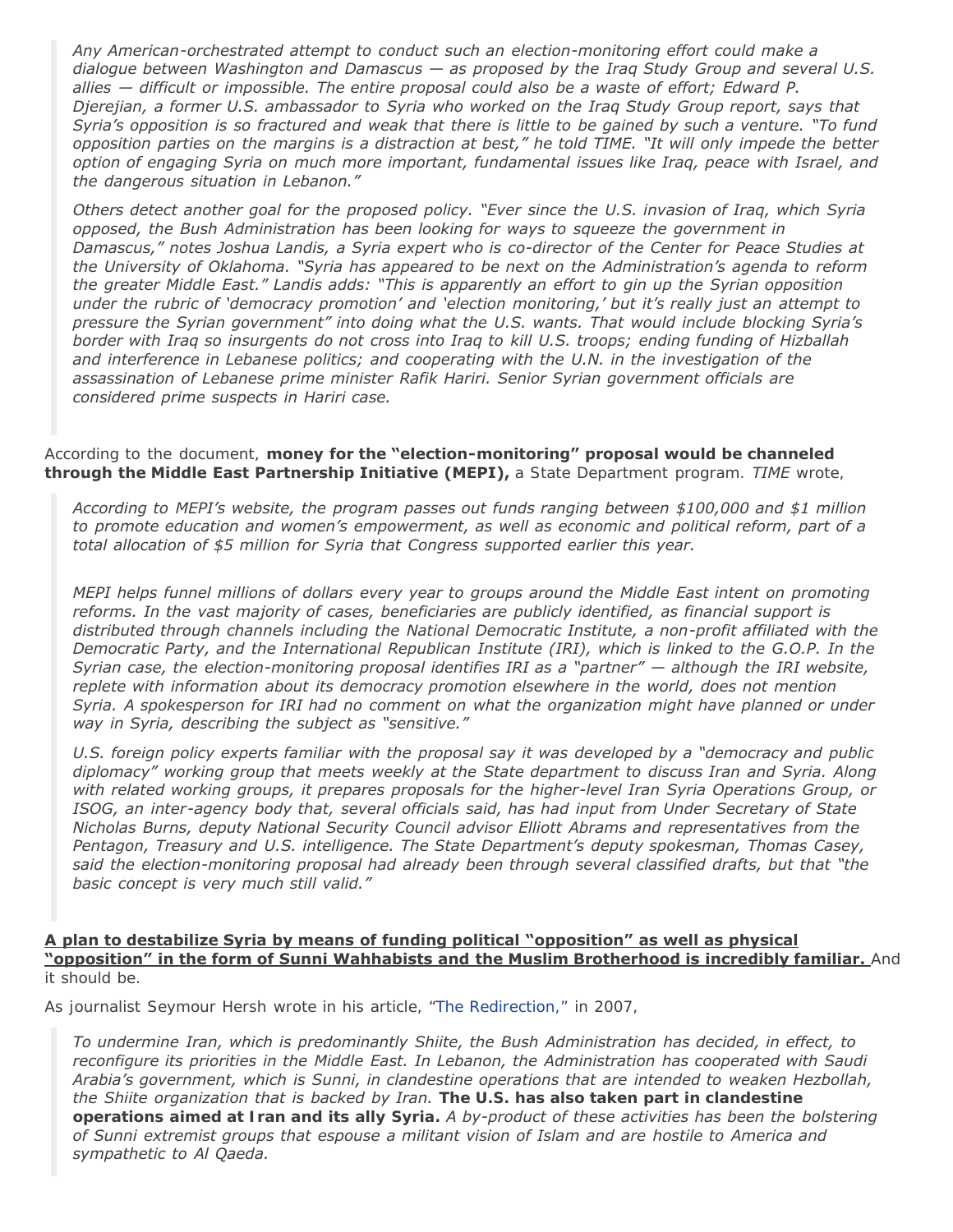## *"Extremist groups that espouse a militant vision of Islam" who are "hostile to America and*

*sympathetic to al-Qaeda" are the definition of the so-called "rebels" turned loose on Syria in 2011*. Likewise, the fact that both Iran and Hezbollah, who are natural enemies of al-Qaeda and such radical Sunni groups, are involved in the battle against ISIS and other related terrorist organizations in Syria proves the accuracy of the article on another level.

Hersh also wrote,

*The new American policy, in its broad outlines, has been discussed publicly. In testimony before the Senate Foreign Relations Committee in January, Secretary of State Condoleezza Rice said that there is "a new strategic alignment in the Middle East," separating "reformers" and "extremists"; she pointed to the Sunni states as centers of moderation, and said that Iran, Syria, and Hezbollah were "on the other side of that divide." (Syria's Sunni majority is dominated by the Alawi sect.) Iran and Syria, she said, "have made their choice and their choice is to destabilize."*

*Some of the core tactics of the redirection are not public, however. The clandestine operations have been kept secret, in some cases, by leaving the execution or the funding to the Saudis, or by finding other ways to work around the normal congressional appropriations process, current and former officials close to the Administration said...*

*This time, the U.S. government consultant told me, Bandar and other Saudis have assured the White House that "they will keep a very close eye on the religious fundamentalists. Their message to us was 'We've created this movement, and we can control it.' It's not that we don't want the Salafis to throw bombs; it's who they throw them at—Hezbollah, Moqtada al-Sadr, Iran, and at the Syrians, if they continue to work with Hezbollah and Iran."...*

*Fourth, the Saudi government, with Washington's approval, would provide funds and logistical aid to weaken the government of President Bashir Assad, of Syria. The Israelis believe that putting such pressure on the Assad government will make it more conciliatory and open to negotiations. Syria is a major conduit of arms to Hezbollah...*

*In January, after an outburst of street violence in Beirut involving supporters of both the Siniora government and Hezbollah, Prince Bandar flew to Tehran to discuss the political impasse in Lebanon and to meet with Ali Larijani, the Iranians' negotiator on nuclear issues. According to a Middle Eastern ambassador, Bandar's mission—which the ambassador said was endorsed by the White House—also aimed "to create problems between the Iranians and Syria." There had been tensions between the two countries about Syrian talks with Israel, and the Saudis' goal was to encourage a breach. However, the ambassador said, "It did not work. Syria and Iran are not going to betray each other. Bandar's approach is very unlikely to succeed."...*

*The Syrian Muslim Brotherhood, a branch of a radical Sunni movement founded in Egypt in 1928, engaged in more than a decade of violent opposition to the regime of Hafez Assad, Bashir's father. In 1982, the Brotherhood took control of the city of Hama; Assad bombarded the city for a week, killing between six thousand and twenty thousand people. Membership in the Brotherhood is punishable by death in Syria. The Brotherhood is also an avowed enemy of the U.S. and of Israel. Nevertheless, Jumblatt said, "We told Cheney that the basic link between Iran and Lebanon is Syria—and to weaken Iran you need to open the door to effective Syrian opposition."...*

*There is evidence that the Administration's redirection strategy has already benefitted the Brotherhood. The Syrian National Salvation Front is a coalition of opposition groups whose principal members are a faction led by Abdul Halim Khaddam, a former Syrian Vice-President who defected in 2005, and the Brotherhood. A former high-ranking C.I.A. officer told me, "The Americans have provided both political and financial support. The Saudis are taking the lead with financial support, but there is American involvement." He said that Khaddam, who now lives in Paris, was getting money from Saudi Arabia, with the knowledge of the White House. (In 2005, a delegation of the Front's members met with officials from the National Security Council, according to press reports.) A former White House official told me that the Saudis had provided members of the Front with travel documents.*

Hersh also spoke with Sheikh Hassan Nasrallah, leader of the Shi'ite Lebanese militia, Hezbollah. In relation